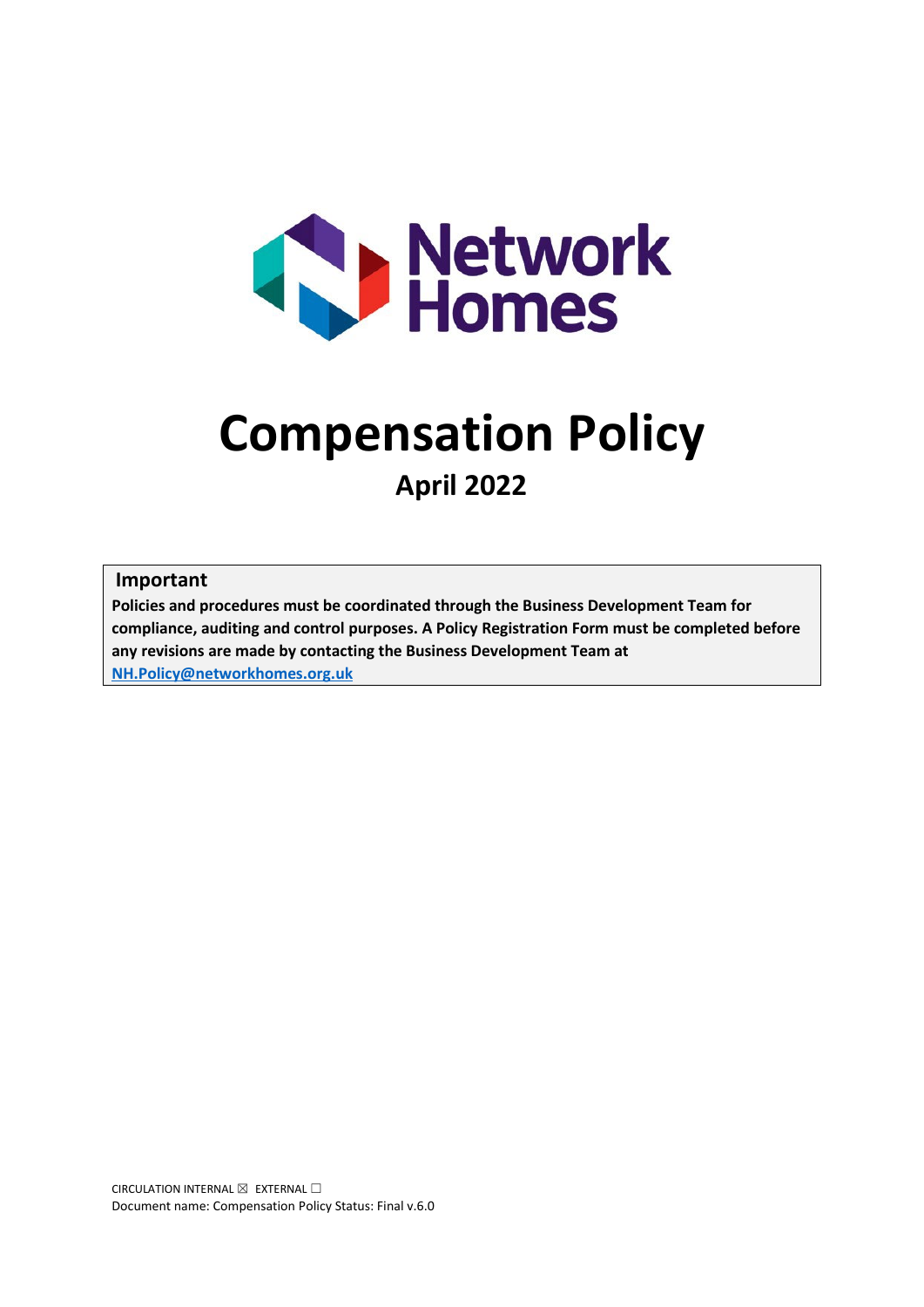| <b>Title: Compensation Policy</b> |                | Published v.5.0                          |               |
|-----------------------------------|----------------|------------------------------------------|---------------|
| <b>Document status</b>            |                |                                          |               |
| (Version/Draft/Final)             |                |                                          |               |
| <b>Document reference</b>         |                | SI.Po5.Com.16 v6.0                       |               |
| <b>Reason for review</b>          |                | <b>Annual review</b>                     |               |
| <b>Approved by</b>                |                | <b>Customer Services Committee</b>       |               |
| (Board/ELT/Committee)             |                |                                          |               |
| <b>Approved date</b>              |                | 01 April 2022                            |               |
| <b>Effective from (Date)</b>      |                | 01 April 2022                            |               |
| <b>Policy author</b>              |                | <b>Complaints Manager</b>                |               |
| <b>Policy owner</b>               |                | <b>Business Development Director</b>     |               |
| <b>Accountable officer</b>        |                | <b>Executive Director of Integration</b> |               |
| Date of next review               |                | <b>April 2024</b>                        |               |
| <b>Consultation: internal</b>     |                | <b>ICC, ELT</b>                          |               |
| <b>Consultation: residents</b>    |                | <b>No</b>                                |               |
| <b>Equality Impact</b>            | Date completed |                                          | 01 April 2022 |
| <b>Assessment (EIA)</b>           |                |                                          |               |
| Initial/Full EIA                  |                | Initial – full EIA not required.         |               |

| <b>Version Control-</b><br><b>Change Record</b> | <b>Author</b>                | <b>Version</b> | <b>Reason for change</b> |
|-------------------------------------------------|------------------------------|----------------|--------------------------|
| <b>Date</b>                                     |                              |                |                          |
| <b>April 2022</b>                               | <b>Complaints</b>            | 6.0            | <b>Annual review</b>     |
|                                                 | <b>Manager</b>               |                |                          |
| October 2020                                    | <b>Complaints</b>            | 5.0            | <b>Annual review</b>     |
|                                                 | <b>Manager</b>               |                |                          |
| January 2019                                    | <b>Complaints</b>            | 4.2            | <b>Minor edits</b>       |
|                                                 | <b>Manager</b>               |                |                          |
| <b>June 2017</b>                                | <b>Complaints</b>            | 4.1            | <b>Small wording</b>     |
|                                                 | <b>Manager</b>               |                | changes                  |
| <b>April 2017</b>                               | <b>Complaints</b>            | 4.0            | <b>Annual review</b>     |
|                                                 | <b>Manager</b>               |                |                          |
| September 2016                                  | <b>Complaints</b>            | 3.0            | <b>Annual review</b>     |
|                                                 | <b>Manager</b>               |                |                          |
| September 2015                                  | <b>Complaints</b>            | 2.0            | <b>Annual review</b>     |
|                                                 | <b>Manager</b>               |                |                          |
| October 2014                                    | <b>Research &amp; Policy</b> | 1.0            | Move to new              |
|                                                 | Coordinator                  |                | template                 |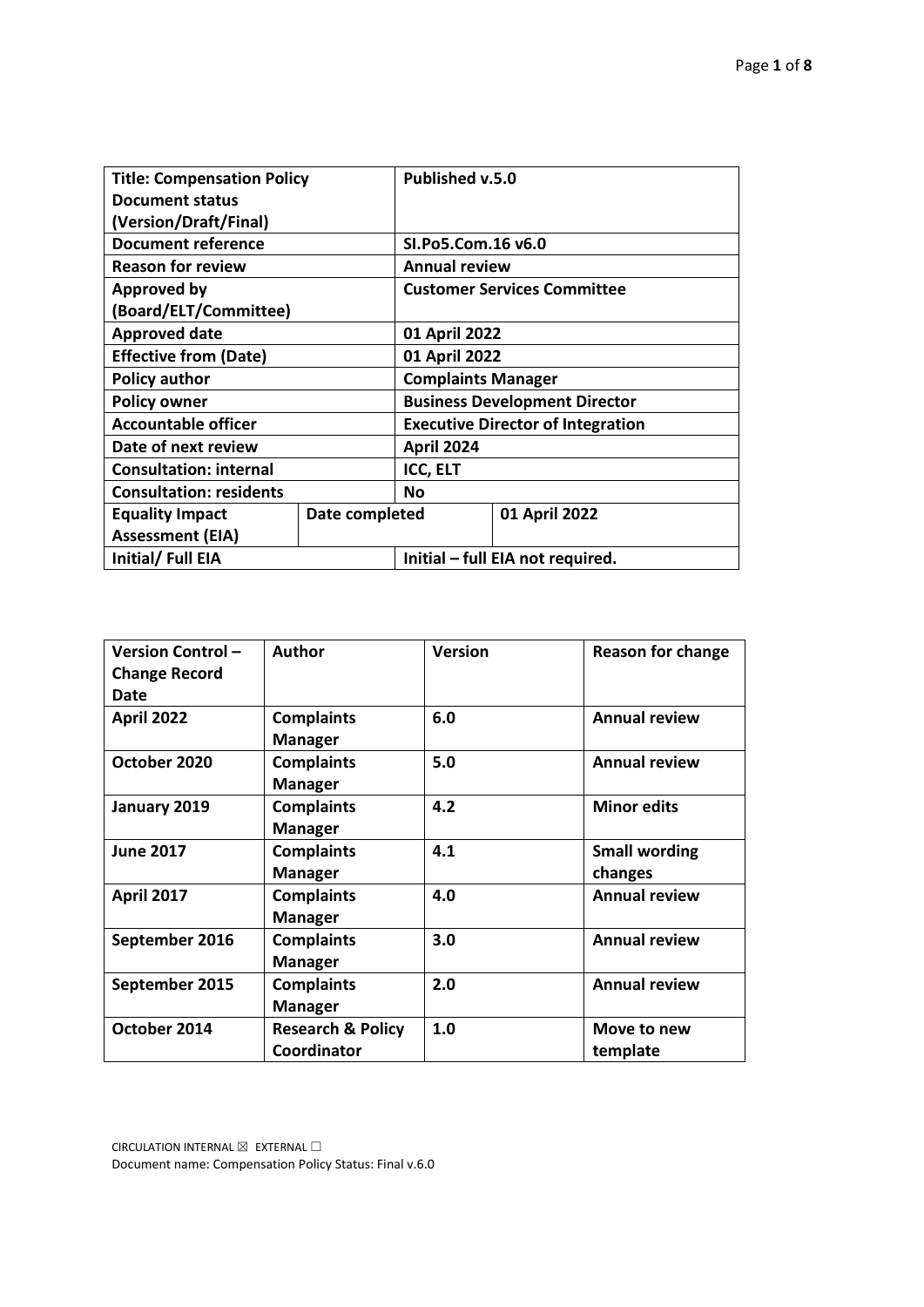| <b>Contents</b> |                                                      | Page |
|-----------------|------------------------------------------------------|------|
| 1.              | Introduction to our Compensation Policy              | 2    |
| 2.              | Aims and Objectives of the Policy                    | 3    |
| 3.              | Remedies and what we can offer                       | 3    |
| 4.              | <b>Financial remedies</b>                            | 3    |
| 5.              | How do we calculate a compensation award?            | 5    |
| 6.              | Who can approve compensation?                        | 6    |
| 7.              | Offsetting compensation                              | 6    |
| 8.              | Reimbursements                                       | 6    |
| 9.              | Compensation outside of the Complaints process       | 7    |
| 10.             | The opinion or desired resolution of the complainant | 7    |
| 11.             | Complaints about contractors                         | 7    |
| 12.             | Complaints about SW9                                 | 7    |
| 13.             | Recording details of compensation and refunds        | 7    |
| 14.             | Performance Monitoring and Responsibilities          | 7    |
| 15.             | Legislation and Regulation                           | 7    |
| 16.             | Equality & Diversity                                 | 8    |
| 17.             | Review                                               | 8    |

| <b>Appendices</b> | <sup>o</sup> age |
|-------------------|------------------|
| Appendix A        |                  |

# **1. Introduction to our Compensation Policy**

Complaints are a very important tool to help us improve our services to our residents. We are committed to use both feedback and complaints to help us respond both sensitively, productively, and quickly to our residents. It is also to manage expectations and the relationship between our residents and us and helps rebuild trust in Network Homes.

We always try to get it right first time, but when things go wrong, we will try our best to resolve issues at the first point of contact. If this is not possible, then we have a robust complaints procedure which is intended to give the complainant both as quick an answer as possible, but also how to escalate if they remain unhappy.

When we are first contacted or through our complaints process, there are a variety of ways we can offer remedies and this policy is designed to explain these in a clear and fair way.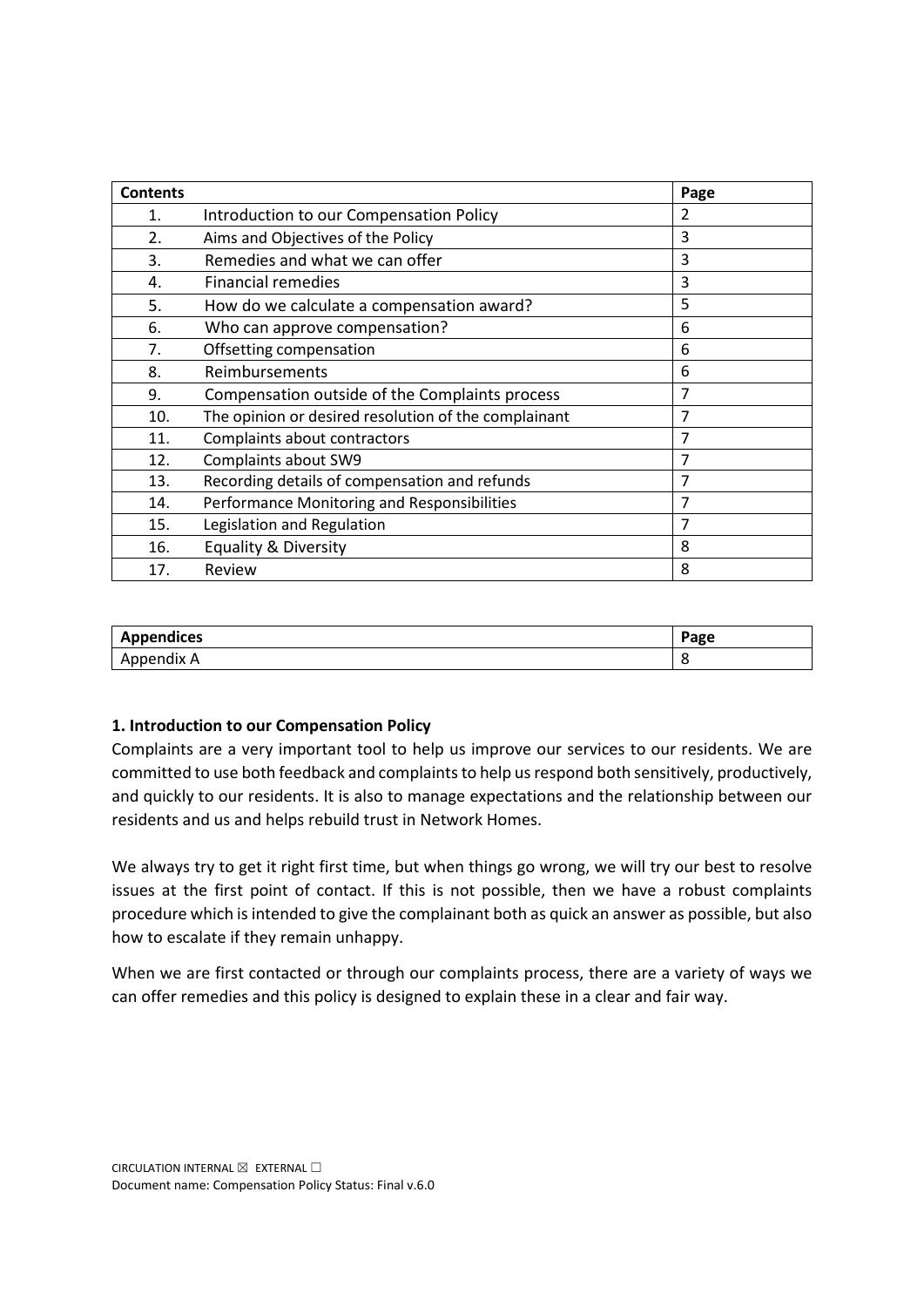## **2. Aims and Objectives of the Policy**

At Network Homes we believe that our service users have the right to:

- Have their views heard
- Receive a good-quality service

• Expect prompt action when our performance is below standard, balanced by the resources we have available

### **Our staff will be:**

- Efficient and sensitive to the needs of service users
- Accessible and clearly identified
- Aware of the day-to-day concerns of our service users

## **Our procedure will:**

- Be easy to access and widely advertised
- Advise service users of the standard of service they should expect a time limit for replying to their complaint and any right of appeal
- Provide a code of practice for handling complaints
- Ensure we monitor complaints
- Ensure we meet our standards

## **3. Remedies and what we can offer**

All complaints and any remedy are considered on a case-by-case basis.

Although financial compensation can be considered, there are many other ways we look at when seeking to put things right. Examples of these are:

- A full and detailed response.
- A promise and action plan to put things right, along with a timescale for completion if possible.
- A commitment to review policies and/or processes.
- Service improvements.
- Training and guidance for staff.
- Additional works not generally within our responsibility, for example decorating.

#### **4. Financial remedies**

Network Homes is a social housing provider and so although any financial award is intended to be proportionate to the remedy needed, it will generally be modest.

A financial award is usually designed to put the complainant in the position they would have been had the matter being complained about not happened.

To be able to award compensation, we must have identified where something has gone wrong and the effect this has had on the complainant. This could have been caused by Network Homes or any third party we have employed to complete a task. Examples of where something might have caused a complaint are: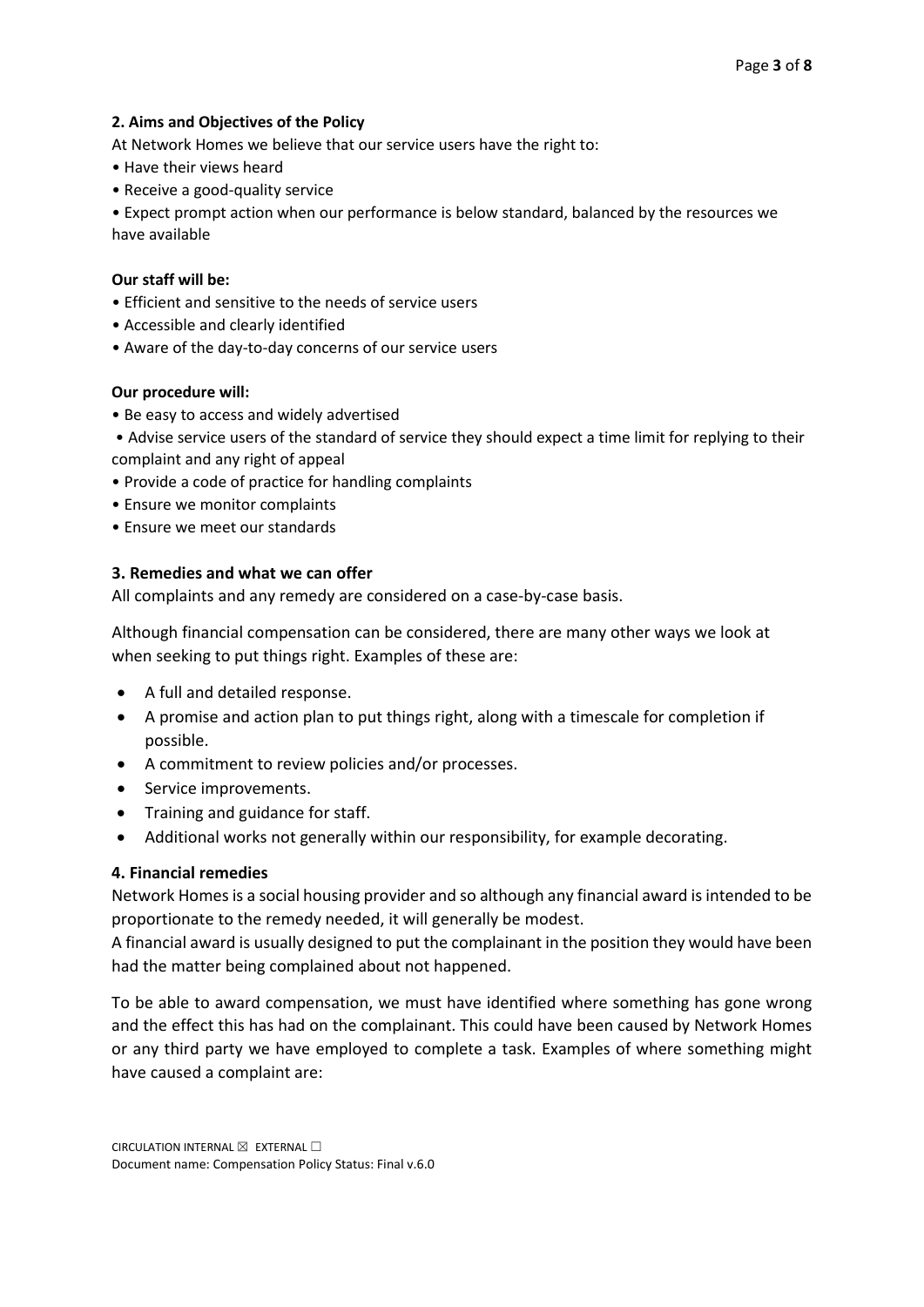- Taking too long to do something
	- o This may be a repair that has fallen outside of expected repairs timeline. More information about this can be found below [Repairs and maintenance | Network Homes](https://www.networkhomes.org.uk/your-home/repairs-and-maintenance/)
	- o Information not being given within our guidelines for responding.
	- o Lack of response to communications sent to us.
	- o Delay in taking action.
- Not following our own policies or the law.
- Not keeping our promises.
- Giving wrong information.
- Not treating someone fairly.

Examples of the effect this might have had are:

- Not getting a service which a resident/customer us entitled.
- Suffering a financial loss (not loss of earnings), trouble, upset, inconvenience or an avoidable expense.
- Missed opportunity, an example being not able to apply for something that you were not able to as a result of the issue being complained about.

Where compensation would not be considered

- The complaint is about something subject to confirmed court action.
- Where the complainant's actions have caused and/or contributed to the issue, for example not allowing access to carry out a repair.
- For anti-social behaviour (ASB) carried out by others.
- Anything which would be dealt with as an insurance claim.
- Reduction or refund of service charge (This would be dealt with by our Service Charge Dispute process. More information can be found below: [Service charges and ground rent | Network Homes\)](https://www.networkhomes.org.uk/your-home/homeowners-leaseholders-and-shared-owners/service-charges/service-charges-what-do-i-need-to-pay/).
- Where repairs have been carried out in line with the timescales in our repairs policy.
- Loss of earnings.

This is not intended to be an exhaustive list and all issues raised within a complaint will be taken into consideration both in the response and in any redress calculation.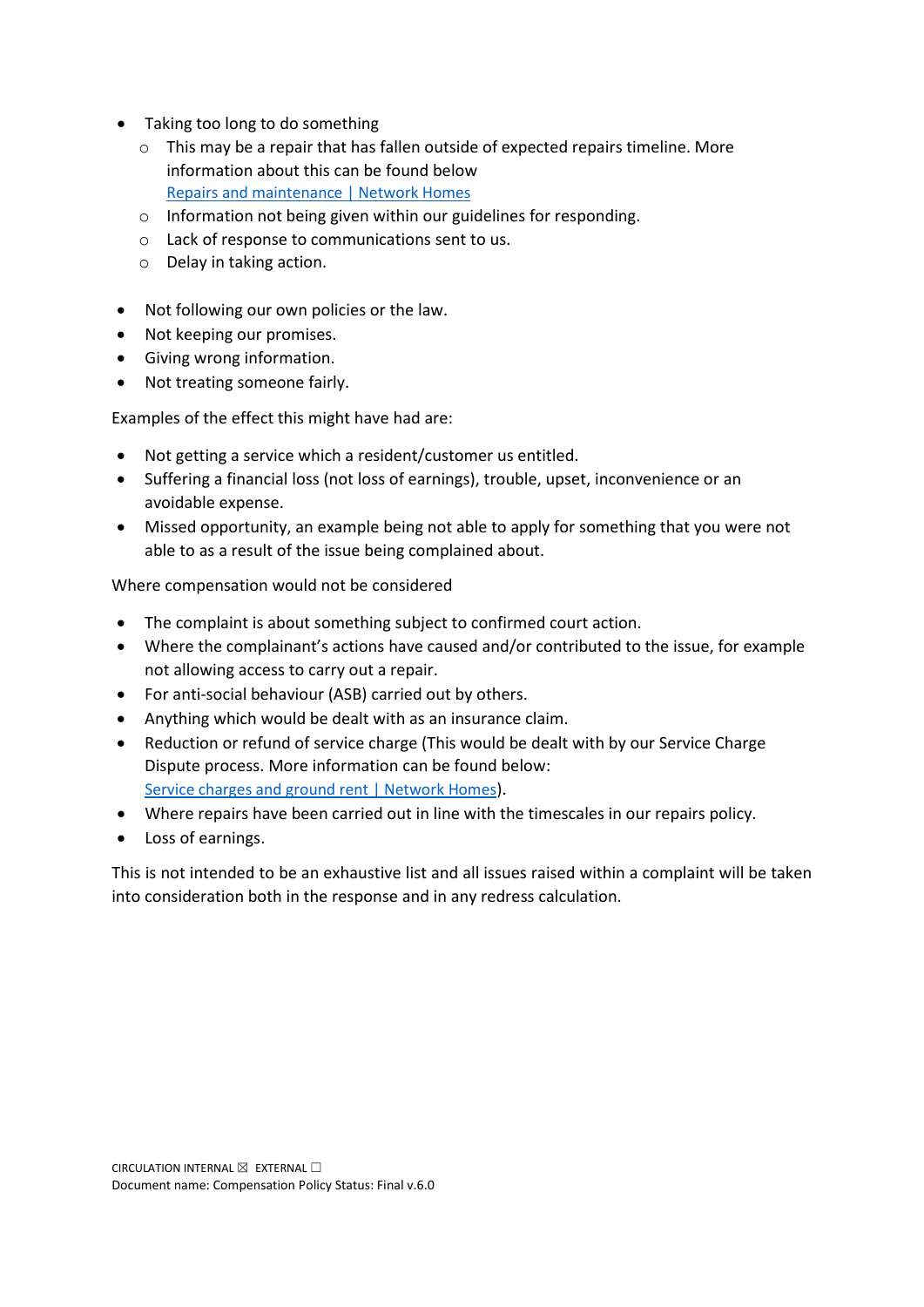# **5. How do we calculate a compensation award?**

This is calculated for each complaint we receive and considers all aspects of the complaint, including the severity of the issue, how long it went on for and any specific circumstances such as vulnerabilities, which may have increased the impact of what has happened.

We have broadly separated the awards into three categories, but each aspect of a complaint is assessed on its own merit:

| Low                            | <b>Medium</b>                 | High                            |
|--------------------------------|-------------------------------|---------------------------------|
| There has been a service       | The issues have caused        | A serious failure in service    |
| failing but this was rectified | significant inconvenience and | standards with severe           |
| within a reasonable amount     | took multiple attempts to     | consequences which took a       |
| of time with low effort and    | resolve involving much time   | considerable amount of time     |
| considered had a low impact    | and effort                    | and effort to resolve. This has |
| on resident                    |                               | had a major impact on the       |
|                                |                               | complainant's lifestyle and/or  |
|                                |                               | enjoyment of their home         |
| Low impact delay               | Medium impact delay           | High impact delay               |
| £5/week                        | £10/week                      | £20/week                        |
| Low impact distress            | Medium impact distress        | High impact distress            |
| £5/week                        | £10/week                      | £20/week                        |
| Low impact time and trouble    | Medium impact time and        | High impact time and trouble    |
| £1/week                        | trouble £3/week               | £5/week                         |

There are also some standard payments that we would make and some that do not necessarily fall within these categories.

- Missed appointment £10.
- Loss or heating and/or hot water (between 1 September and 30 April) £20 per week, per household after the first seven days.
- Loss of cold/drinking water (where we are responsible for the loss) £20 per week, per household and a minimum of two litres of water per resident.
- Meal allowance when there has been a complete loss of cooking facilities £20 per day for adults and £10 per day for children.
- Poor complaint handling or late responses.
- Inappropriate legal action.
- Lack of follow up after the complaint.
- Other costs incurred which would not have arisen but for the matter being complained about. See reimbursements, below.
- Time and trouble spent chasing the matter being complained about and can include:
	- o Any specific difficulties experienced which have caused more time to be spent
	- o Lack or late response to letters/emails/phone calls
- Discretionary award for matters which do not fit into any of the above categories.

CIRCULATION INTERNAL  $\boxtimes$  EXTERNAL  $\Box$ Document name: Compensation Policy Status: Final v.6.0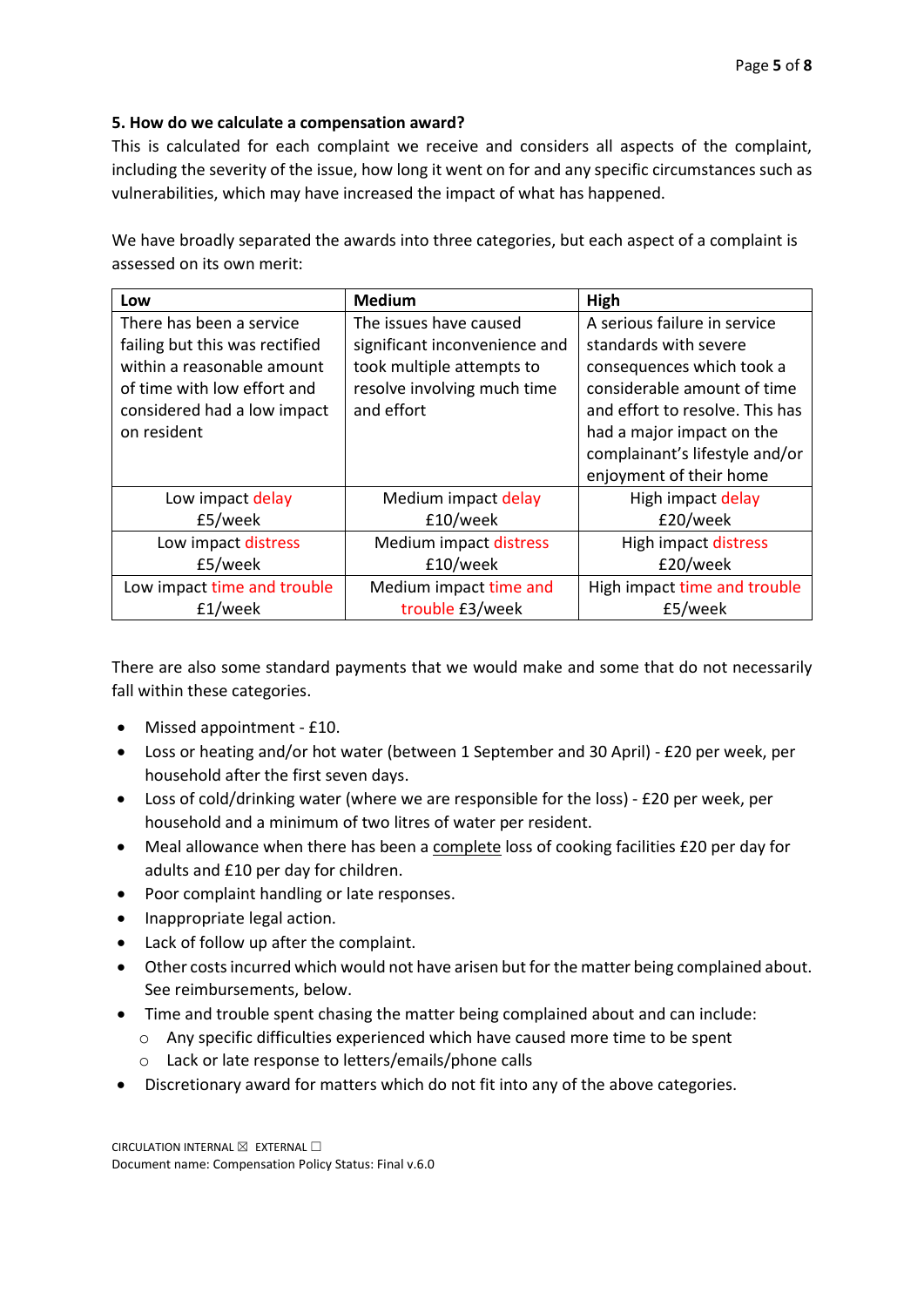### **6. Who can approve compensation?**

All amounts awarded are decided in discussion with the person making the offer and their manager with the relevant authority, as set out below.

- Up to £100 Team Manager
- Up to £1,000 Director, Head of Service, Repairs Services Manager and Complaints Manager
- Above £1,000 Executive Director

## **7. Offsetting compensation**

Compensation awards will be automatically credited to a resident's rent or service charge account, where those accounts are in arrears.

Residents can ask for a refund if the compensation award places their rent or service charge in credit. The difference can be credited to their bank account.

Where a resident has suffered a monetary loss which has left him or her significantly out of pocket, for example they have paid for a hotel room when we should have provided temporary accommodation or they have replaced an item that we accept was damaged by us or one of our contractors, we will refund the cost to them as part of the compensation award – even in cases where they have rent or service charge arrears .

We will write to our customers and inform them of the total amount awarded and how this is to be paid to the complainant, i.e. against rent or service charge account arrears or to a nominated bank account

Terms such as "good will", or "without prejudice" are unnecessary and should not be used. Compensation should also be "awarded" and not "offered".

The complainant will have the right not to accept the payment. They can choose to escalate to the next stage of the complaint procedure even if they accept the payment. This also applies if a complainant wishes to escalate their complaint to the Housing Ombudsman Service.

In terms of offsetting compensation, an award will be made with the following statement, "The total award you will receive is £\_. This amount will be credited to your rent (or service charge) account within 2 weeks of the date of this letter."

#### **8. Reimbursements**

In the event costs are incurred which would not have arisen but for the matter being complained about we may consider reimbursing said costs upon proof of the cost incurred (receipts). This is at the sole discretion of the appropriate manager and reviewed on a case-by-case basis. No reimbursement will be granted without proof of the cost incurred.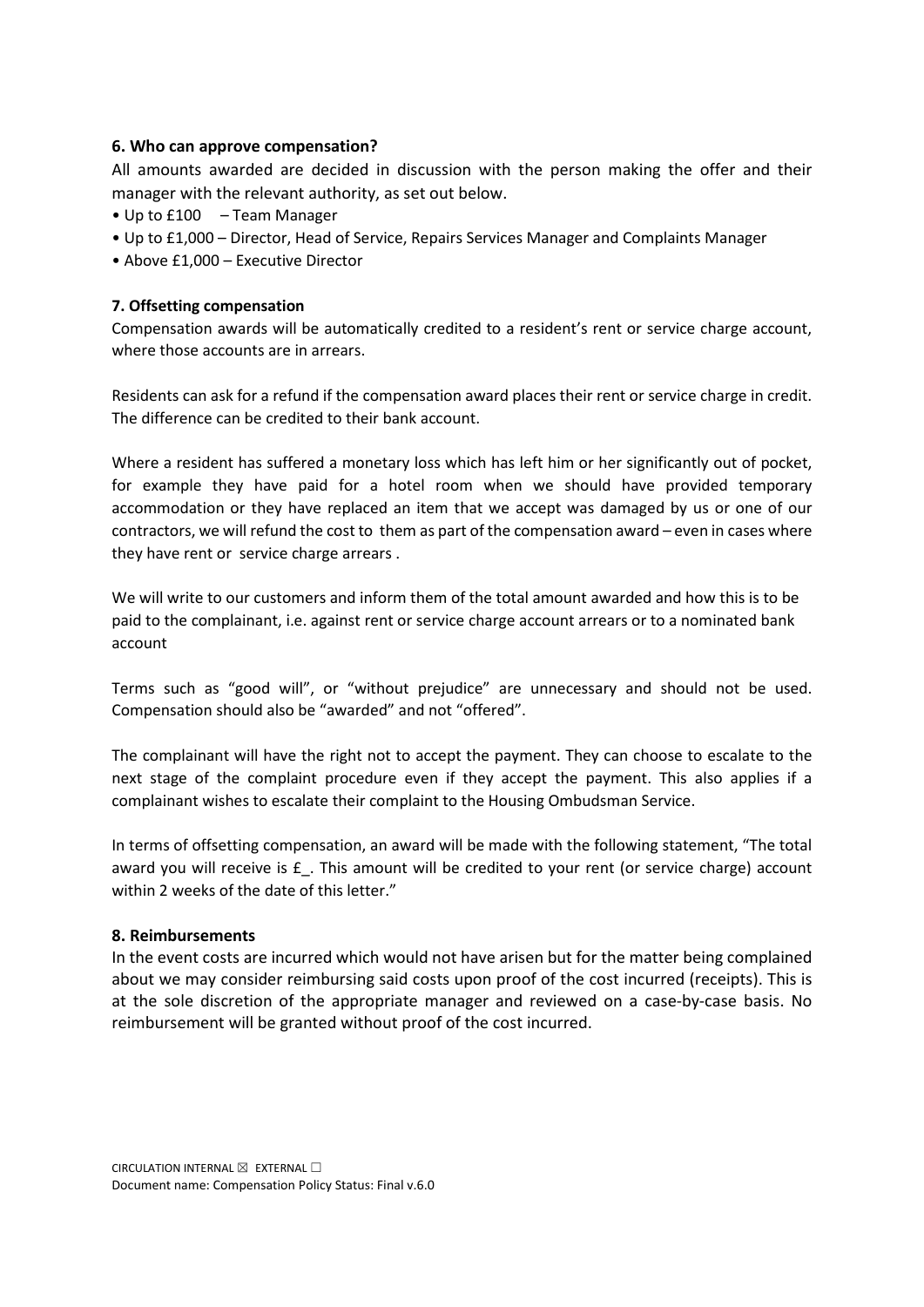## **9. Compensation outside of the Complaints process**

We are also permitted to offer compensation outside of the complaints process if we determine there is merit in doing this and awarding compensation seems the fair and reasonable thing to do.

In this instance, no complaint would be logged, and the issue would be noted as informally resolved.

## **10. The opinion or desired resolution of the complainant**

The investigating officer should obtain the complainant's own opinion on an appropriate remedy to resolve the complaint and take it into account when considering compensation. However, the investigating officer must come to his or her own decision on what is an appropriate remedy.

## **11. Complaints about contractors**

These guidelines also apply to contractors acting on our behalf.

If a compensation payment results from the failure of a contractor, the relevant contract penalty clause should be invoked to ensure payment of compensation is reimbursed back to Network Homes.

Payment to the customer should not be delayed by any attempt to seek reimbursement from the contractor.

#### **12. Complaints about SW9**

Whilst SW9 do have their own Compensation policy, it is broadly aligned to this policy. Details on SW9 Compensation policy can be provided upon request. Please see Complaints Policy.

#### **13. Recording details of compensation and refunds**

Details of all compensation and refund payments awarded in a complaint must be recorded on the relevant complaint record on Customer Hub. Inappropriate legal action or the threat thereof and Missed appointments are grouped as 'other' on the complaints module to ensure recording is made as easy as possible. Goodwill and ex-gratia payments are to be recorded on Customer Hub under the 'Discretionary' classification.

#### **14. Performance Monitoring and Responsibilities**

All awards over £1,000 will be individually detailed in the quarterly complaints monitor. All compensation awarded at Stage one or Stage two of the complaints process should be recorded on Customer Hub and be made available for internal review or audit.

#### **15. Legislation and Regulation**

The Land Compensation Act 1973 (as amended by the Planning & Compensation Act 1991) provides for the compulsory payment of Home Loss & Disturbance compensation.